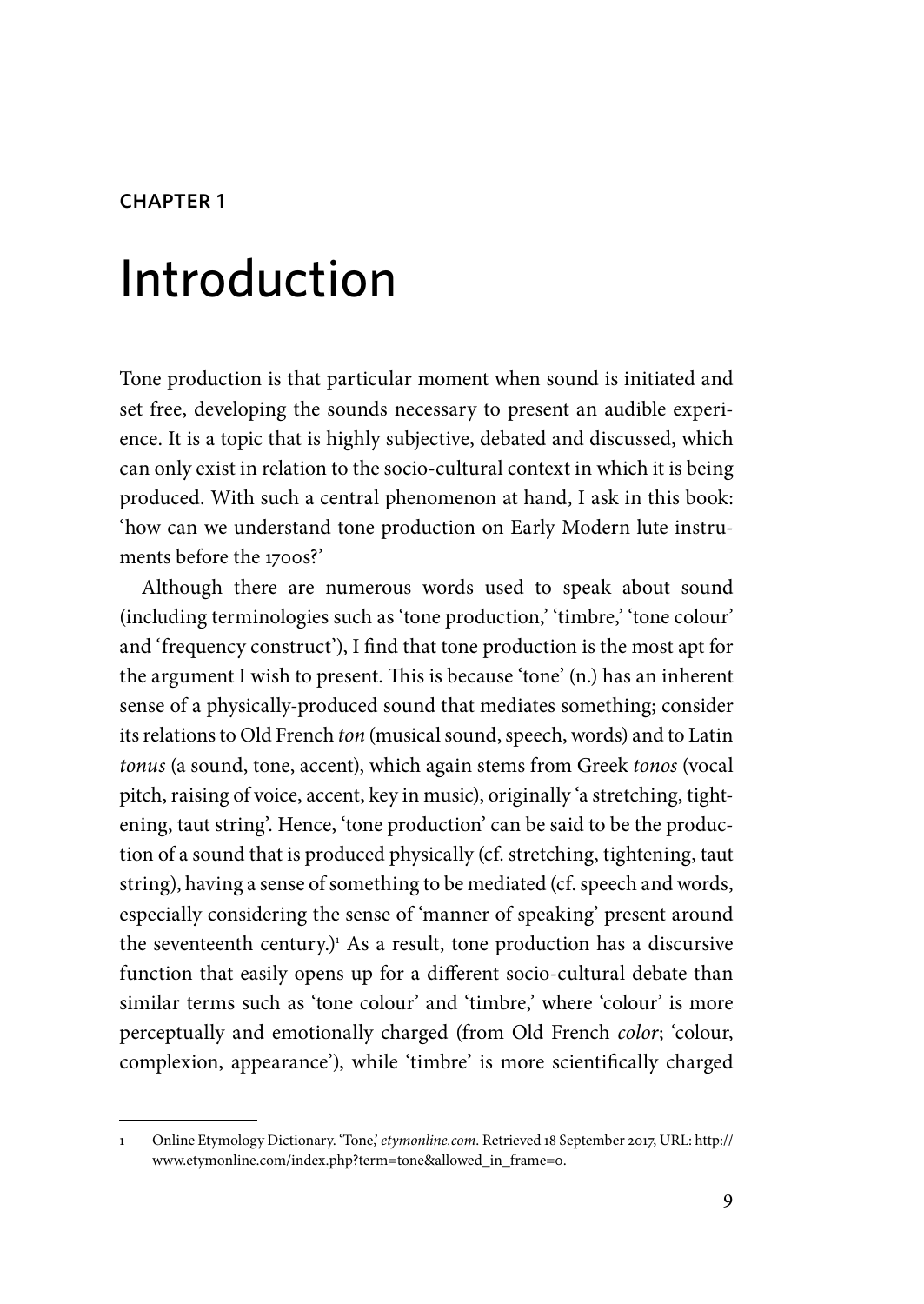chapter 1

(from French *timbre* 'quality of a sound'). This book presents perspectives, theories and reflections on the subject by placing tone production on lute instruments in relation to historical and present approaches and perspectives.

Although the lute is perhaps not the first thing that comes to mind when thinking of the music market today, it is nonetheless present in the social and musical community. The instrument enjoyed a revival with the awakening of interest in historical music around 1900 and throughout the twentieth-century. That revival was further boosted by the Early Music Movement in the same century. There are many professional lutenists, especially in Europe, where most of the employment is found and lute performance practise has reached considerable heights in recent years, thanks to a growing number of world-class lutenists, such as Rolf Lislevand, Hopkinson Smith, Paul O'Dette, Miguel Yisrael, Xavier Diaz Latorre, Robert Barto, Nigel North and Anthony Bailes. We can also take note of many guitarists switching over to the lute, and many of them continue practising guitar techniques on the new instrument, thus perhaps not fully exploring the sonic and expressive capacities inherent in the instrument. Many guitarists prefer to play the theorbo as it, most often, is single-strung and therefore suits the modern guitarist's nail-based technique better than the double-strung instruments.<sup>2</sup> There is, however, an increasing number of musicians who fully convert to becoming lutenists and there seems to be an expanding global market for lute performance. This statement is supported by the proliferation of teaching institutions offering lute performance studies,<sup>3</sup> the number of lute societies,<sup>4</sup> as well as the increasing amount of publications treating lute-relevant subjects. Lute instruments have, in recent years, started to become an expected part of the continuo ensemble in accordance with historical sources, and

<sup>2</sup> *Liuto forte* is an example of this - it is a type of adapted lute to suit guitarists using guitartechnique.

<sup>3</sup> For instance: University of Agder, Norway; Royal College of Music, Stockholm, Sweden; Conservatoire National de Toulouse, France; Staatliche Hochschule für Musik in Trossingen, Germany.

<sup>4</sup> The Lute Society of America, The Argentine Society for Lutes and Early Guitars, The Austrian Lute Society, The Belgian Lute Society, Czech Viola da Gamba and Lute Society, The Dutch Lute Society, The French Lute Society, The German Lute Society, The Italian Lute Society, to name only a few. For further details; see: The Lute Society of America. 'Links,' *lutesocietyofamerica.org.* Retrieved 20 May 2015, URL: http://www.cs.dartmouth.edu/~lsa/links/index.html.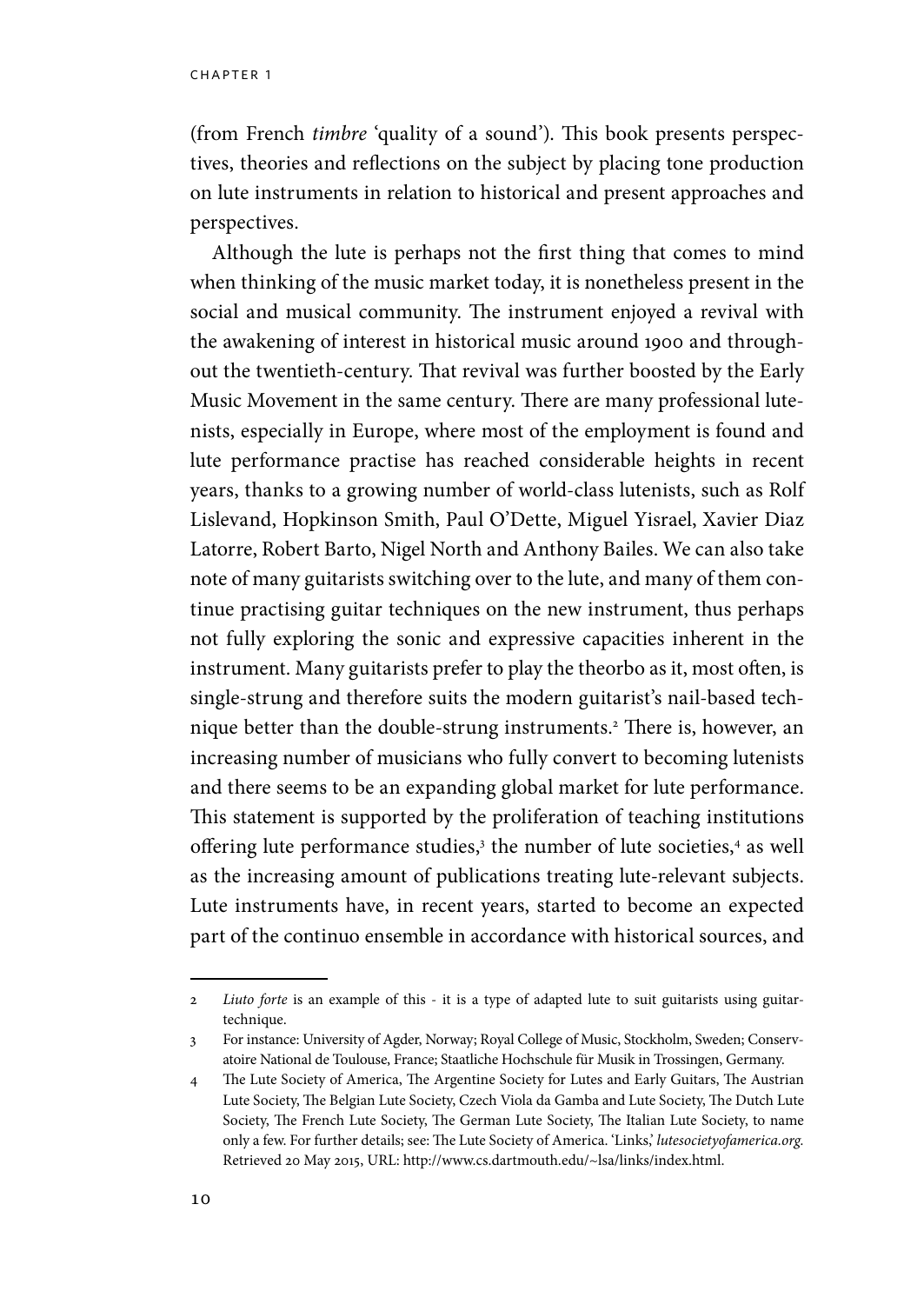we can see an increasing number of productions of Early Modern operas, staging of music theatre and ballets, all incorporating and relying on the continuo group. So, there is indeed a need to address tone production, the very foundation of a lute performance's *ethos*, *pathos* and *kairos*, in full.

## **Previous work**

I wish to present arguments that are directly usable for the performer as well as the scholar. Much published information can be found, but it is scattered (throughout articles, magazines, etc.) and often distinguishes between historical and practical approaches. Furthermore, the literature is often very traditional in its approach, focusing mainly on fingering and experience-based perspectives on performance practices; there is often more emphasis on how something should be played than how it sounds (as will be discussed in full in later chapters). Some scholars are, for instance, not performers and sometimes miss out on important perspectives closely connected to the highest, international-level performances in their research on music performance. Additionally, many prominent performing lutenists do not publish their experience in writing, meaning that their knowledge is only accessible through personal tuition. A few attempts have been made in recent times to present effective methodologies for learning lute practices but they are, more or less, solely designed to provide 'do it like this' solutions and do not include more complex perspectives, such as physics and psychology; neither do they present their work in a format that supports and develops academic theoretical perspectives.5 Books treating the Renaissance lute are in a clear majority. Online resources include, for instance, Stefan Lundgren's online tutor,<sup>6</sup>

<sup>5</sup> See for instance North, N., *Continuo Playing on the Lute, Archlute and Theorbo* (Indianapolis: Indiana University Press, 1987); Weigand, G., *Lute Improvisation* (Shattinger International Corp, 1977); Poulton, D., *A Tutor for the Renaissance Lute* (England: Schott & Co. Ltd., 1991); Lundgren, S., *The Baroque Lute Companion oder 'Galantheste Methode, die Laute zu tractieren'* (München: Lundgren Editions, 1993); and Damiani, A., *Method for Renaissance Lute*. Eng. trans. Doc Rossi (Italy: Ut Orpheus edizioni, 1999).

<sup>6</sup> Lundgren, S.O., 'Lesson Two,' *Lute Online.* Retrieved 31 July 2017, URL: http://www.luteonline.se/ lesson\_two\_1.htm.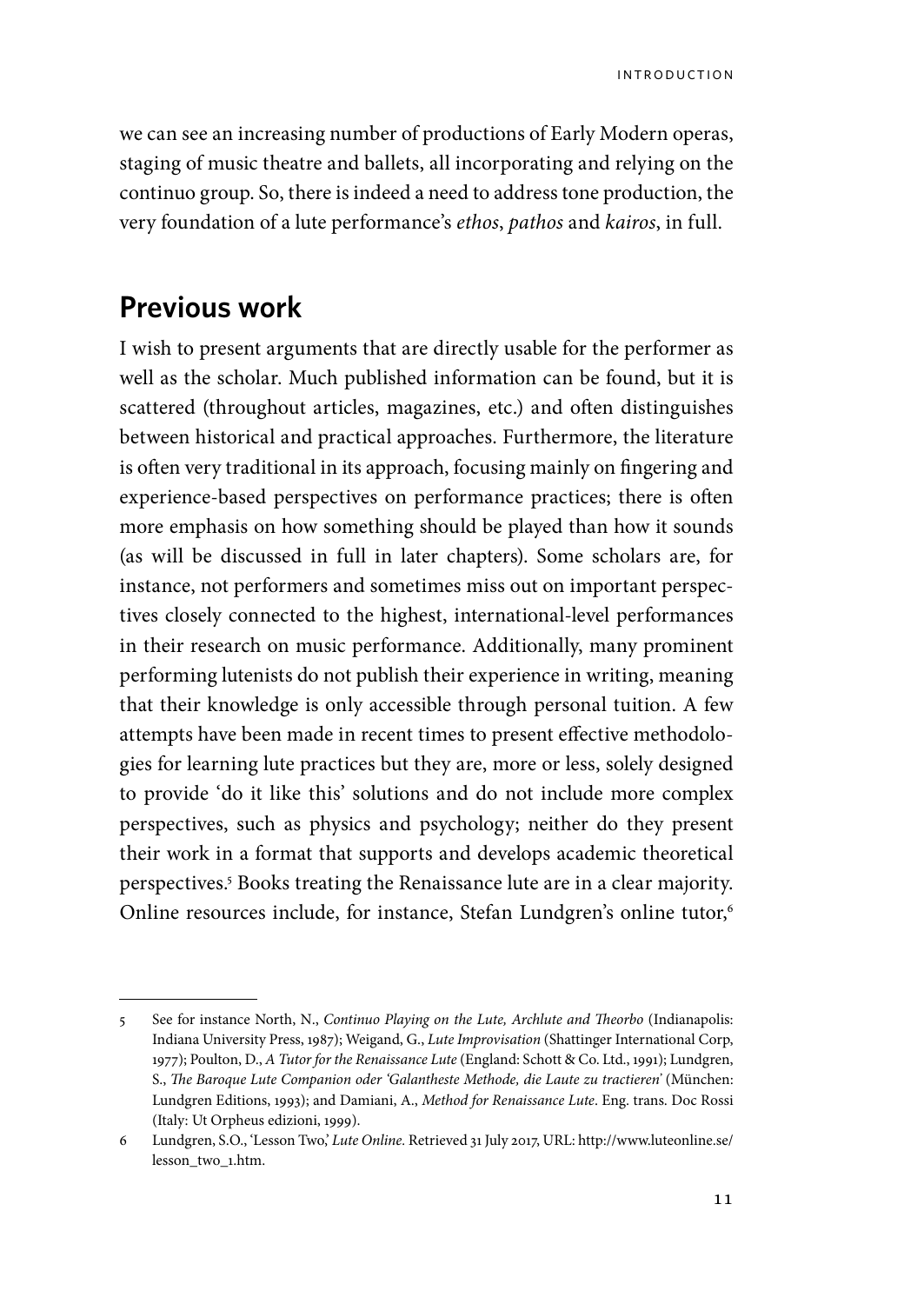David van Ooijen's YouTube channel7 and Simone Colavecchi's YouTube channel.8

Taylor (1978)9 addresses tone production on the Classical guitar, but only limited amounts of its contents can be transferred to the lute. Indeed, the lute offers certain complexities that are not of interest to the modern Classical guitar. For instance, it makes a difference on the Baroque guitar where you place the finger between two frets — the sustain of the tone can indeed be reduced by up to a fourth of its potential duration — while on the modern Classical guitar, the tone remains the same independently of the finger's position (see Chapter 4).

On other occasions, it may be equally easy and effective to turn to historical works, but, with some exceptions, they almost never talk clearly about tone production. Only a few approach the subject, but not to an extent that sheds much light on the performer.<sup>10</sup>

Of course, there is a great amount of experience and knowledge preserved in audio and film recordings by high-level international performers of Early Music, but these recordings can often prove difficult to turn into practical knowledge to implement in one's own playing, mainly because of poor recording quality and a certain distance to the performer, making it difficult to perceive what they are actually doing without much prior knowledge of that particular artist's practice.

Additionally, some areas within Early Music performance are scarcely treated at all. For example, the *chitarra battente* has only recently been treated in a practical, although quite limited, method;11 and the *colascione* is only treated fully in one large scale work.<sup>12</sup> In the case of the latter, there are some minor articles, theses and dissertations that mention the

<sup>7</sup> *Lute Lessons* [YouTube channel]. Retrieved 6 September 2017, URL: https://www.youtube.com/ user/LuteLessons.

<sup>8</sup> *luteplayer80* [YouTube channel]. Retrieved 6 September 2017, URL https://www.youtube.com/ user/luteplayer80.

<sup>9</sup> Taylor, J., *Tone Production on the Classical Guitar* (London: Musical News Services Ltd, 1978).

<sup>10</sup> See for instance Mace, T., *Musick's Monument …* Early English Books Online Editions, ProQuest (London: T. Ratcliffe and N. Thompson, 1676).

<sup>11</sup> Loccisano, F., *La chitarra battente.* Con DVD (Granarolo dell'Emilia: Fingerpicking.net, 2015).

<sup>12</sup> Depalma, F., *O re di li stromiente: Il colascione nelle fonti musicali, letterarie e iconografiche* (Lecce: Edizioni Grifo, 2010).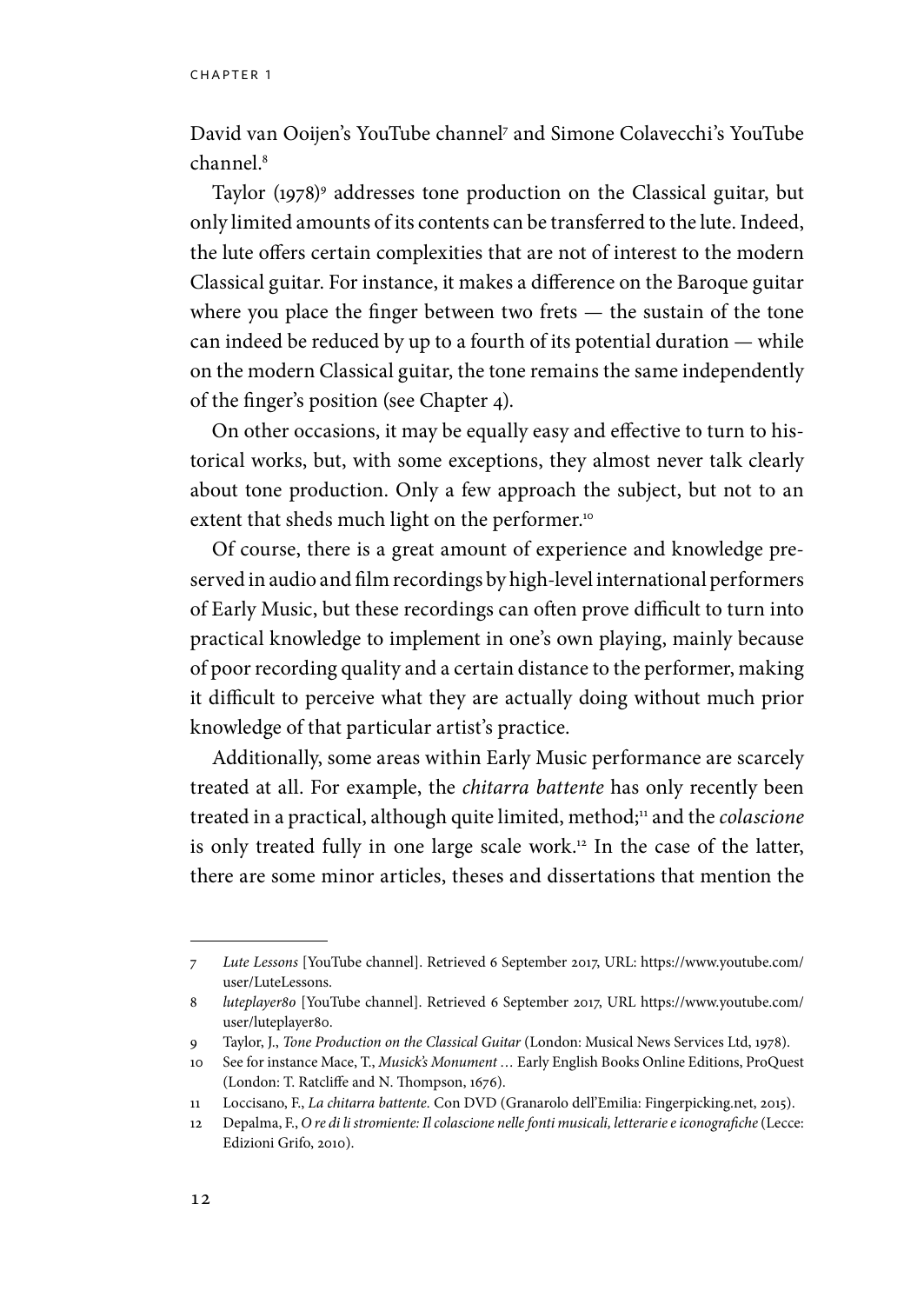*colascione*, but few of them present much directly-incorporable data for the practicing performer. The need for presenting a work that brings together various relevant disciplines through reflection and practical advice across the entire lute instrument family is evident.

# **The ambition**

It is my strong opinion that interdisciplinarity is the way to go for Early Modern music performance studies. The problem we meet is how to ensure that the study is indeed interdisciplinary and not only parallel-disciplinary; i.e. how to join the knowledge of several fields together without losing the precision of the argument and without presenting two or more separate, parallel discourses. Furthermore, I am very interested in how artistic practice and traditional academic research can work together to produce knowledge. To me, this is crucial for developing arguments, theories and practices that are interesting and directly useable for musicians, while preserving the academic dimensions and giving the research the proper scientific attention. The present book functions as a sort of meta-argument, from which we can better understand lute tone production from a biological point of view and its morphological aspects. The 'biology of lute sound' is a perspective I developed in my earlier study, *Dissecting Transformations: Towards a Biology of Recorded Lute Sound*, 13 and it suggests that recorded lute sound (or simply 'lute sound' in this present context) is something that evolves over time and is not necessarily a fixed description of the present state. By learning more of this interdisciplinary process, we can better understand what a concept of tone production on Early Modern lute instruments may be and how it might develop. By learning more of this interdisciplinary process, we can achieve a state of informed play, where our tone production is not only something we have learned from others but something we have developed ourselves. Informed play can enable us to contribute to new perspectives on lute performance and place ourselves within the very process of artis-

<sup>13</sup> Rolfhamre, R., 'Dissecting Transformation: Towards a Biology of Recorded Lute Sound.' *Studia Musicologica Norvegica 40* (2014): 43–62.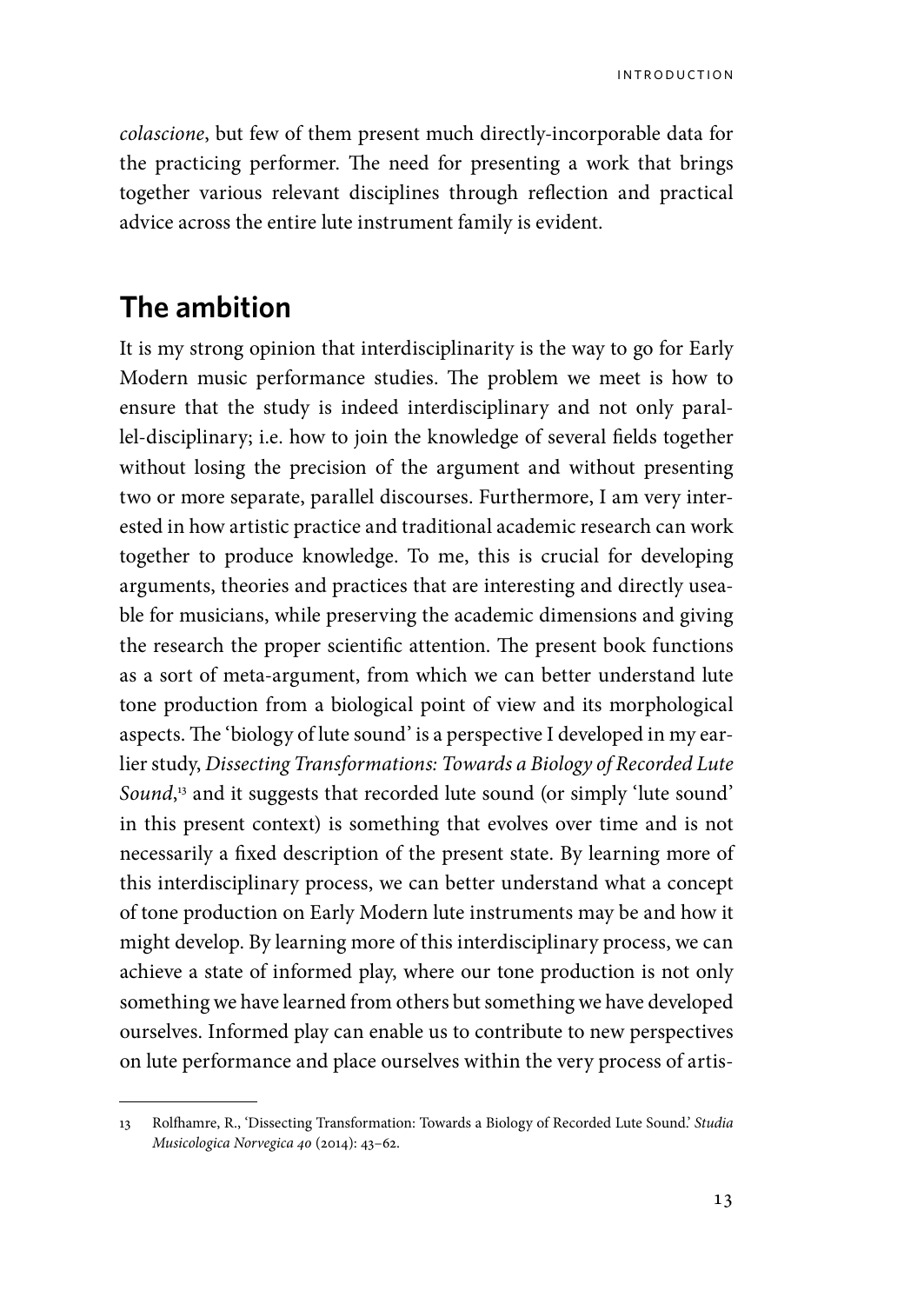tic development. The book will not be a traditional 'how to' manual or DIY service, but rather a source of reflection, enabling the reader to form their own opinion and implement their own approach to performance. By writing this book, I wish to contribute to setting a new standard for what can be expected from a lute performer's development of their own tone production, and I wish to provide a new perspective on what can be taught at lute courses worldwide.

### **How to use this book**

The formulations 'informed play' and 'artistic approach to research' are important keys to understanding and using this book. There will be no definitive answers on how to do things properly; there will be no definitive methodology teaching the right and only way to play. What will be offered, however, is a pool of perspectives, facts and sources from which the reader can make up their own mind about what constitutes a good lute sound; hence, 'informed play.' Furthermore, a practice will be presented in which traditional, academic scholarship works hand in hand with musical performance to unveil perspectives that may be lost when only considering the written word. When practical considerations are addressed, I will present arguments based on my own approach to lute playing through case studies of my own instruments. This will be done based on a certain line of thought and foundation of source materials which will give the reader an opportunity to judge for themselves, instead of directly offering a 'Rolfhamre school of playing.' This is further grounded in the book's focus on *tone production*, rather than *playing technique*. Fingerings, i.e. which finger to use and when, are approached when necessary to the argument, by focusing on the sound they produce rather than the efficiency and ergonomics of their execution.

The main value of this project lies in the combination of an experience-based discipline with an academic one. Following such an approach, other values are gained: 1) the introduction of a more systematic, reflective approach towards tone production; 2) highlighting of perspectives relating in particular to playing the lute at a professional level; and 3)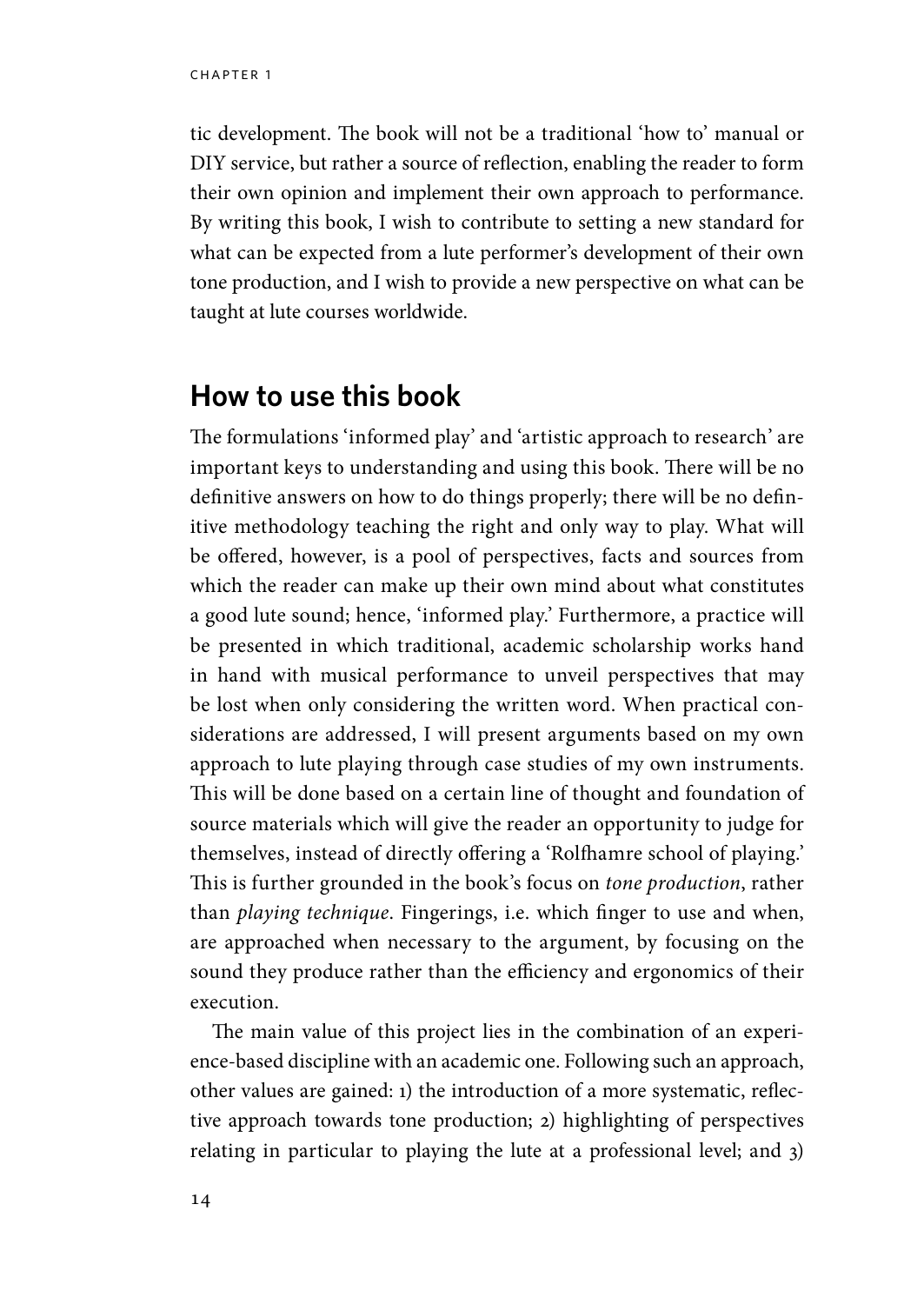introduction

a contribution to increased competence among lutenists and scholars researching lute instruments, both concerning what is entailed in the different perspectives and what each perspective can contribute to the others.

It is then possible for various types of readers to utilise this book in several ways. Firstly, scholars may be interested in the scientific approach of the book, exploring artistic research as a scholarly practice; obtaining new perspectives on historical music practices; and using it as a handbook to better understand the practical side of lute playing. Secondly, educators and students at institutions around the world may incorporate this book into their tuition, both as support for the course content and as course curriculum. Thirdly, professional lutenists globally may gain new perspectives and inspiration for their own practice, contributing to their artistic development. Finally, amateur lutenists across the globe who are not following any formal course may utilise this book to guide their work. The book naturally follows an argument from beginning to end, but each chapter can be used separately in a course of study, making the book flexible. A sound-recording course curriculum may, for instance, be more interested in Chapter 6, while a beginning lutenist may be more interested in starting with Chapters 2 and 3. The more advanced, intermediate or professional lutenist may find new perspectives in Chapter 4 and 5. These are just a few of the possible approaches to the book.

# **Foundation**

A study related to historical practice and how that can be realised today depends completely on the foundation from which it emerges, i.e. the common ground on which various discourses, aesthetics and ideologies can start to form. Naturally, in order to justify the arguments that I am presenting here, I find it necessary to present the research foundation which underlies those arguments, in order to clarify the framework in which the argument will unfold. In this section, I will give a brief presentation of how sources and literature, instruments, my own musicianship, and some of my earlier publications have contributed to this book.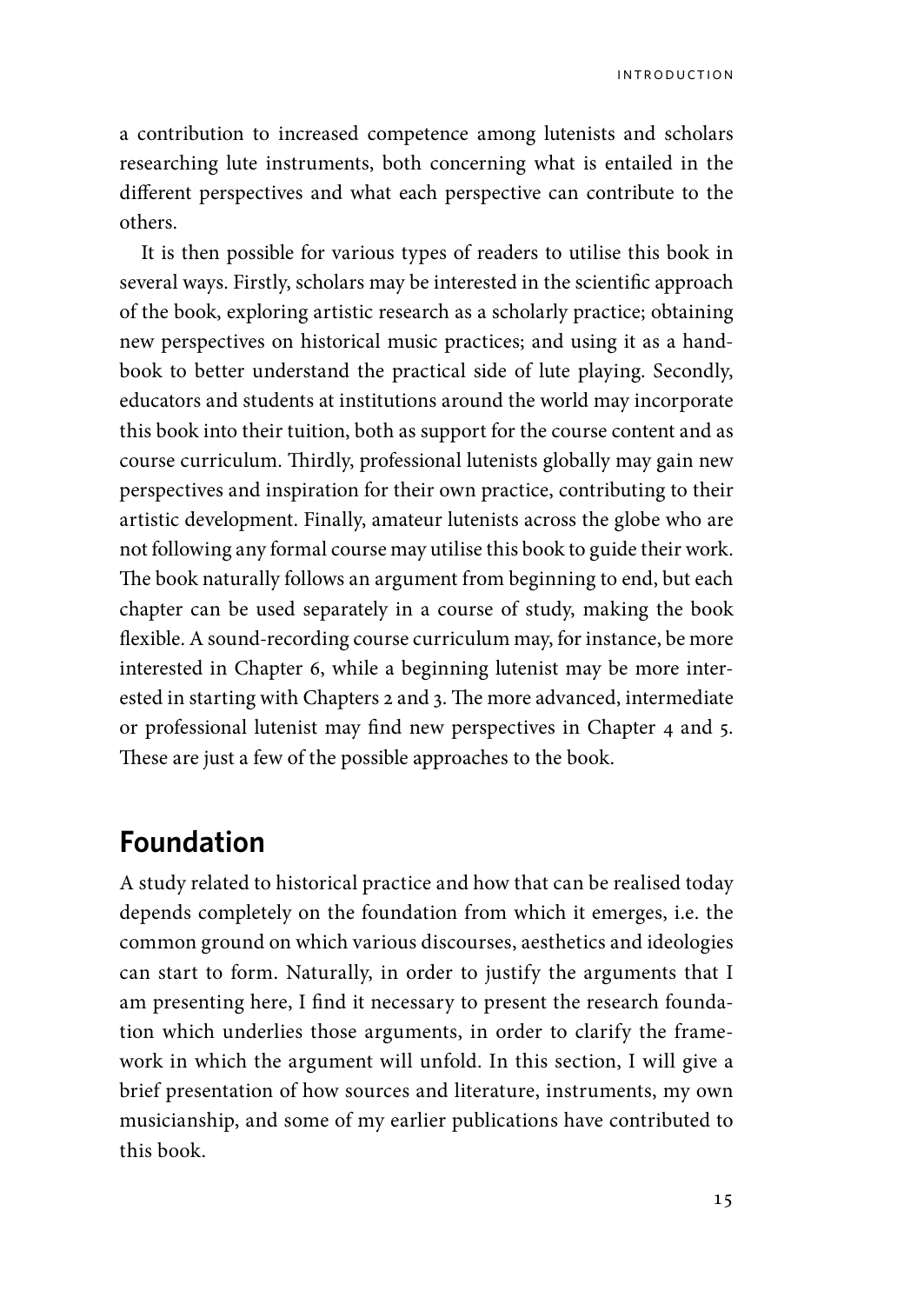### Sources and literature

An obvious start for any historical inquiry is, of course, literature and sources, which we can divide into original primary sources, secondary sources, literature and practical instructions. Primary sources can be thought of in different terms. Writing about music, for instance, the musical score can be considered a primary source, while literature describing the music can be termed secondary sources. According to Yale's *Primary Sources at Yale* website:14

Primary sources provide first-hand testimony or direct evidence concerning a topic under investigation. They are created by witnesses or recorders who experienced the events or conditions being documented. Often these sources are created at the time when the events or conditions are occurring, but primary sources can also include autobiographies, memoirs, and oral histories recorded later.

The functional definition of primary sources in this book will be based on Yale's definition, i.e. that primary sources provide first-hand testimony or direct evidence concerning the topic under investigation. This would, in the present context, include sources such as musical notation (handwritten manuscripts, engravings and prints) and pedagogical material (historical documents describing how to play an instrument). Due to matters concerning copyright laws, I have chosen to write the examples of music in my own hand. Given that it is the content of the music — not the actual handwriting, print or engraving — that is being considered in this book, it should not present any problems to the interpretation nor the understanding of the given examples.

Secondary sources include documents or recordings that relate to or discuss information originally presented elsewhere. These would then include publications such as letters, poems and encyclopedias.

Literature includes modern scholarly publications treating Early Modern practice. I have focused my corpora of literature mostly on English-language publications, but I have also studied and reviewed

<sup>14</sup> Yale University, 'Primary Sources,' *www.yale.edu*. Retrieved 29 February 2016, URL: http://www. yale.edu/collections\_collaborative/primarysources/primarysources.html.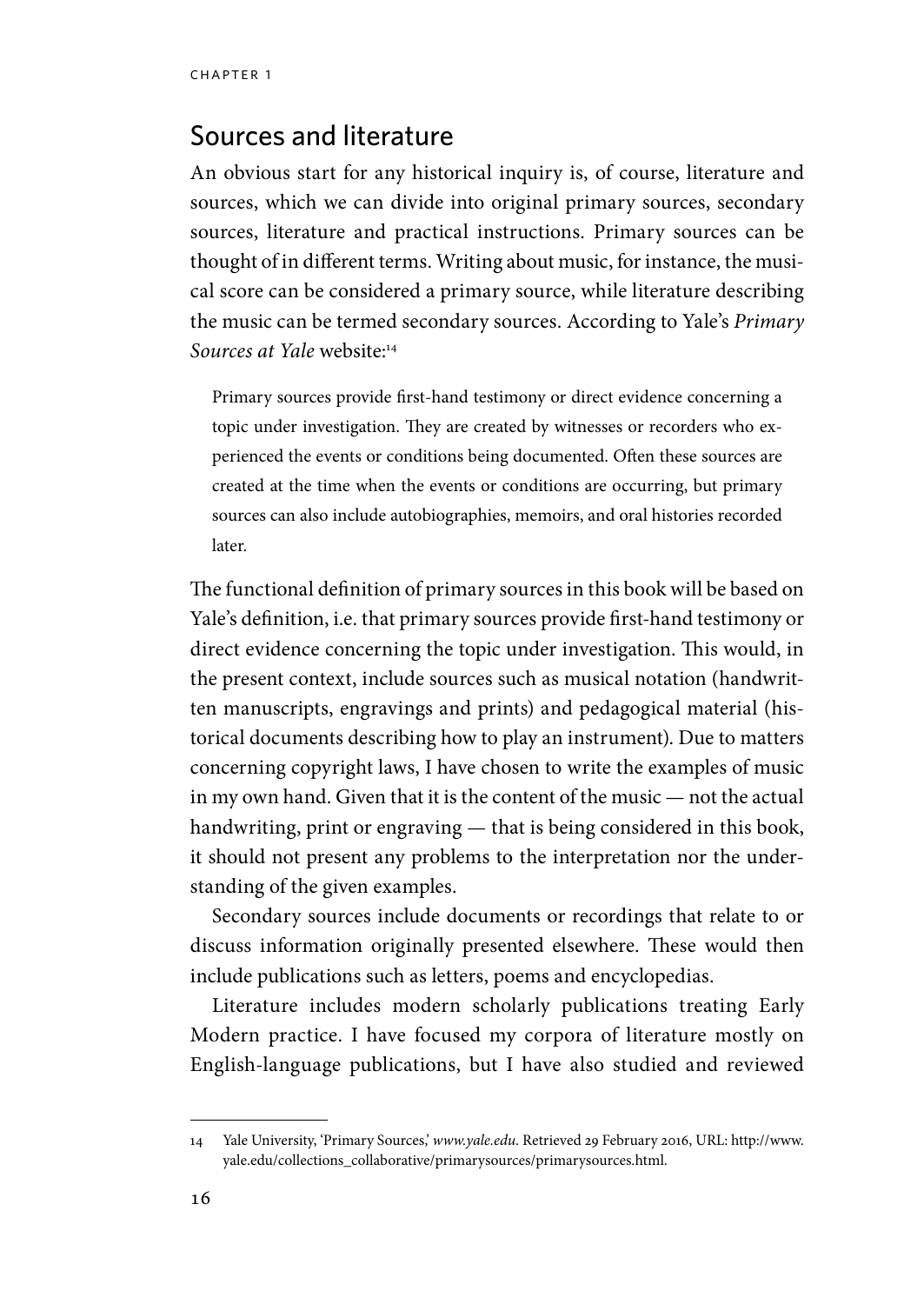relevant publications in French, Italian, German and Spanish. In all instances where I have referred to non-English texts, the translations are my own, unless otherwise indicated. I do not claim to present translations that do justice to the tone and original syntax of the literature from a linguistic perspective, but merely to present functional translations that mediate the intention behind the written words. To give the reader the benefit of judging the translation themselves, I will present both the original text and its translation throughout the book. I have tried to keep the transcription of the original texts as accurate as possible, but I have taken the liberty to alter certain typographical letters, such as 'v' to 'u' and 'vv' to 'w', where appropriate, for the sake of clarity. Where *The Burwell Lute Tutor* is concerned, the original is very hard to read. I have therefore made the decision to refer readers to Thurston Dart's translation of it into modern English<sup>15</sup> to make it easier for the reader to comprehend. I have compared his translation to the original and, where nothing else is stated, I agree with his solutions. The same applies to other instances where the translations of others have been included.

Practical instructions include modern publications directly treating a handicraft, such as how to play lute instruments and how to perform music. Common for practical instructions is that they are often based on the author's own experience and personal idiolect, rather than on fully-presented academic arguments.

The hierarchy of these sources throughout the book, for the sake of the argument I wish to present, will be:

- 1. Primary sources
- 2. Secondary sources
- 3. Literature
- 4. Practical instructions

<sup>15</sup> Dart, T., 'Miss Mary Burwell's Instruction Book for the Lute.' *The Galpin Society Journal, 11* (May, 1958): 3‐62.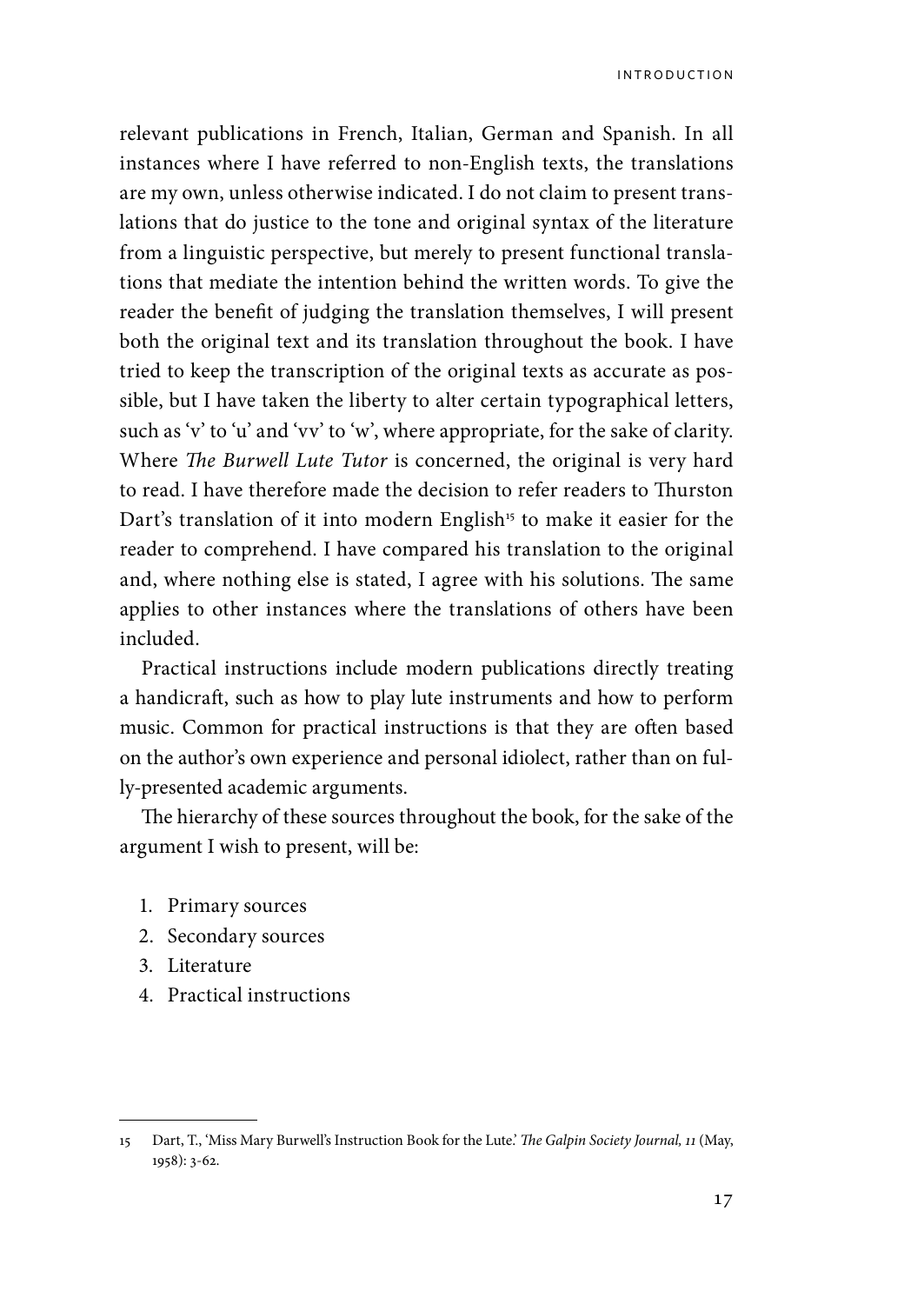#### **Instruments**

The book also has an artistic-performance aspect to its research foundation. The instruments used for the practical studies are from my own collection. There are several reasons for this: 1) my approach is founded on a principle that we do not necessarily buy good sound (of course, there are quality differences between instruments and makers), but that it is rather a matter of how we use the instruments; 2) instruments can be expensive and a successful approach to tone production should be grounded in the performer rather than the object; a lutenist playing at a concert is judged on their performance 'here and now,' not based on what instrument they may acquire in the future; 3) by using the instruments I have at my disposal at home, I simulate the situation of most readers and therefore the argument of informed play and an artistic approach to research becomes more valid and useful in practise; and finally, 4) I do not find it necessary for the academic argument of the book to use original instruments found in museums. This is because many of them are not playable and their present state corresponds to their lifespan. Some instruments are restored by modern luthiers, but then again, we cannot speak of the 'original sound' for the reasons already stated. Modern instruments are in themselves interpretations made from historical evidence, based on the luthier's understanding, knowledge and artistic agenda; they do not necessarily correspond to what was actually used in the Early Modern era. Modern instruments are also based on a modern perception of what sounds good and what feels good when playing.

#### My own musicianship

Always when dealing with the performance of musical traditions long gone, there are inevitable subjective and intuitive aspects to how a musical performance presents itself. This is not always easy to put on paper, and the 'ear' of the beholder plays a crucial role in this process. I will, therefore, present relevant aspects of my own musical background to clarify the perspective which forms the foundation of my readings, interpretations, expectations and understanding.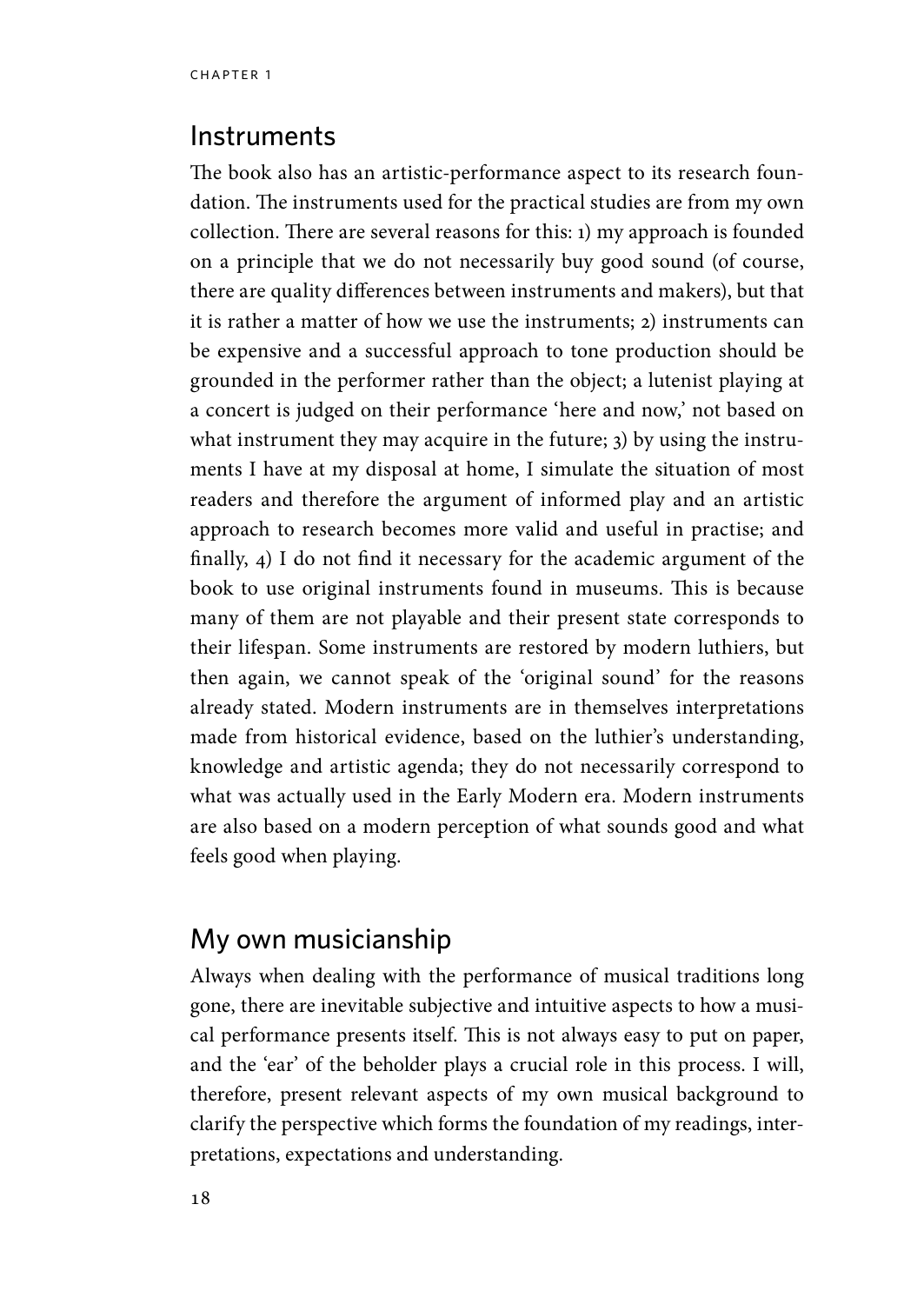As a guitarist and lutenist, I was primarily formed by my teachers and mentors, ranging from the beginning of my studies with Theodor Holmer at the Public Music School in Haninge, Sweden, to high school studies at Södra Latin in Stockholm, Sweden, with Bo Hansson and Jan Risberg, to my University-level degrees at the University of Agder, Norway, where I studied with Per Kjetil Farstad and Jan Erik Pettersen. In recent years, Rolf Lislevand has also functioned as an important source of input in my development as a lutenist, which of course has had implications for my approach towards perspectives related to Early Music aesthetics, playing technique and performance.

Additionally, my understanding of Early Modern music (and music in general) stems from my interest in the breaking point between 'Early Modern art-music' ( for want of a better term) and what we today label as 'folk music'. This is an approach based on a pragmatic ideology that I have developed throughout my artistic career based in Scandinavia, and through my studies in music performance (Bachelor's and Master's Degrees) and research (PhD) — where sound and emotion are favoured before traditional schools and the nearly impossible: complete accuracy.

What's more, being an Associate Professor at the University of Agder and teaching lute instruments, among other things, has put me in the position of constantly needing to analyse my own approach towards lute playing and tone production, to be able to direct my students properly.

#### My earlier publications

Part of this book has been presented beforehand in earlier versions. Chapter 6 is a combination and reworking of two previously-published papers, 'Dissecting Transformation: Towards a Biology of Recorded Lute Sound'16 and 'Compact Disc(losure): Some Thoughts on the Synthesis of Recording Technology and Baroque Lute Music Research.' Both are used with permission from the journals in which they were published.

Some selected, short passages retrieved from my doctoral dissertation, *The Popular Lute: An Investigation of the Function and Performance of* 

<sup>16</sup> Rolfhamre, *Dissecting*.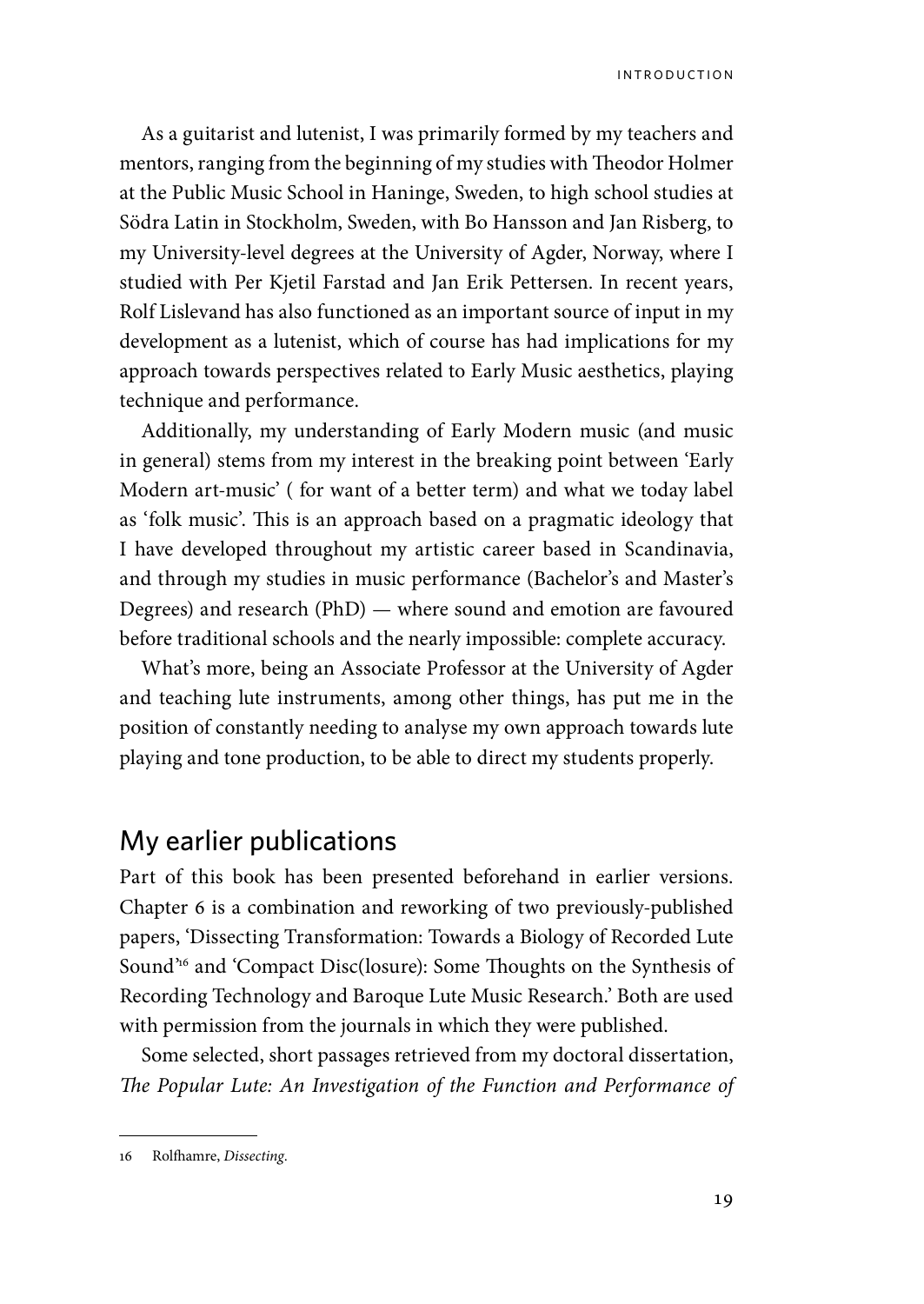*Music in France Between 1650 and 1700* (2014), have been utilised here and there in highly-revised, reworked and recontextualised versions.

### **Structure**

Chapter 2 addresses the historical perspective, introducing English, Italian, French, German and Spanish sources. The purpose of this chapter is to map out what contemporary materials have been published and what they do, or do not, unveil.

Chapter 3 turns to modern literature and handbooks to address the status of modern lute technique, what is being said about tone production in modern handbooks and instructions on lute play, what literature there is and what can be found online.

It is also important to understand how sound is created on lute instruments and how we can relate to that phenomenon. In Chapter 4, I will address matters relating to the physics of sound, including lute construction and function, string properties, how string materials influence tone production, and how their properties change over time.

Chapter 5 will raise some psychological perspectives, through which I wish to address relevant matters relating to perspectives such as social influence and learning, perception, attitudes, values and inter-group relations. This is to put tone production into a human perspective, focusing on how our perception of good tone production is formed, not only from knowledge but also from inter-human relations, to become self-expressive acts.

Another important aspect for many performing lutenists is how they maintain and nurture their tone production through the recording medium. In Chapter 6, I will address the relationship between the lute and recording technology, and discuss the recording as a mediator of scholarly work. This will be followed by discussions on both technological and performance-practical considerations.

In the final conclusion, I draw everything to a close, focusing on the conceptual and biological perspectives of tone production, and I attempt to conclude the process itself and propose a context in which my argument can be further utilised by colleagues.